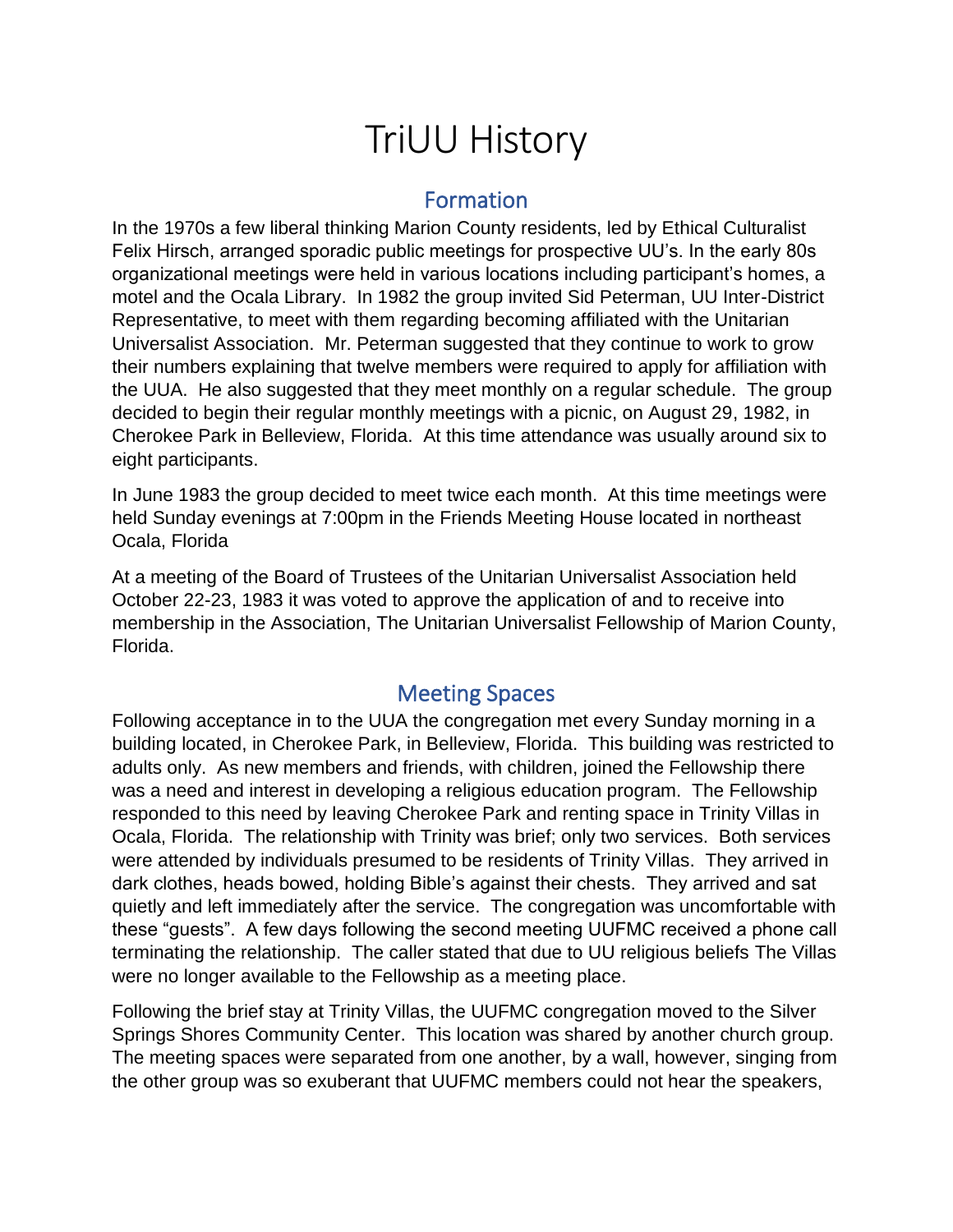carry on conversations or hear themselves sing. These problems made another move necessary.

The next stop was the Silver Springs Shores Youth Center which was located in another part of the same complex. The Youth Center meeting room presented different challenges. Every Sunday service participants had to remove different types of recreation equipment which was stored in the room where they would meet. At the conclusion of the service the equipment had to be returned to the room in preparation for the Monday morning youth activities*.*

Congregation member Felix Hirsch was a resident of Silver Springs Shores. He learned that the General Development Corporation had reserved land in Silver Springs Shores for religious organizations to purchase and build on. He brought this information to UUFMC members who made the decision to purchase a one- and one-half acre lot (tract G, unit 9) for \$12,000.

With the land purchased, the members and friends of the congregation moved forward with their plan to build. They began working with builders to find one who could help them keep the costs down. They found a contractor who was willing to lower the cost to \$36,000 because the fellowship said they would do all the painting, landscaping, finish work, and purchase all the flooring and appliances and other items.

The congregation received a \$20,000 loan from the UUA and needed to make up the shortfall. So, members and friends did the traditional bake sales and auctions, and then found a unique way to raise some money. The county did a "Safety Break" where groups could "sell" coffee and donuts at certain rest stops along I-75. The congregation was able to get donuts donated to them, and so they did this three times a week for six months. They raised \$2500.

The building was dedicated on February 9, 1986. The mortgage was paid off by 1990. However, the area was not growing, and the church was hard to find. So, the congregation decided to sell this building in 2005 and move closer to The Villages where 50% of their membership lived. The Villages is the largest retirement community in the country with a population as of 2020 of 79,372.

Before ending up in this current location in Summerfield the fellowship rented space at an Elk's Lodge.

The fellowship purchased the two acres of land in Summerfield in May 2003. The current building was opened for service in June 2008.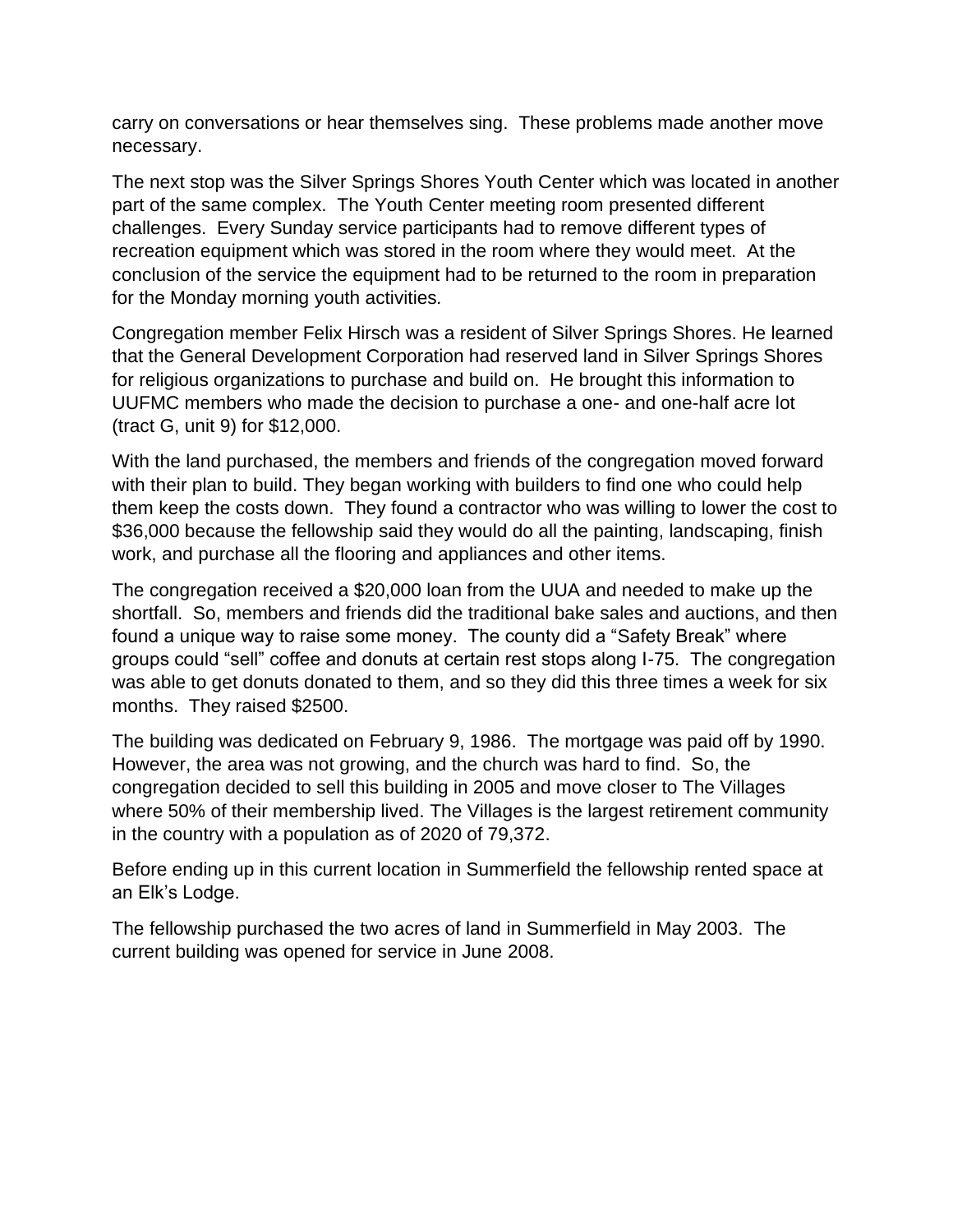## Stained Glass Windows

Originally, our stained-glass windows were in St. Mark's Catholic Church, Bottineau, ND. When the windows were discarded by the church a priest friend of Emery Bingley, Muriel Bingley's husband, told Emery that he could take the windows. Emery restored them, put them in Oak frames, and hung them in the Bingley's North Dakota home. During those years in North Dakota Muriel discovered the Unitarian Church in Grand Forks, or maybe the Church discovered her, sometimes it is difficult to determine the direction of the flow. After Emery died Muriel moved to The Villages in Central Florida and brought the windows with her. Even though she had no immediate use for them, they had become an important part of her life and she couldn't leave them behind. She put them in storage.

Muriel's move to central Florida coincided with the early years of the Unitarian Universalist Fellowship of Marion County. She joined with this small group of progressive freethinkers as they struggled to realize their dream of a religious home that would foster and nurture the spiritual life of like-minded folks in central Florida. She served on the Board of Trustees, both as a member and as the President.

How fortunate we are that Muriel and her gift of the windows arrived during the planning and design stages of our beloved building. How honored we are that the windows found a permanent home on our Chancel for all to see and enjoy.

The historical story of how the windows made their way to us is, of course, compelling. Beyond that, however, is the significance of how their presence continues to impact us, sometimes in subtle ways.

A few years ago, when it was decided that the Building and Grounds team would paint the exterior of the building to give it a new look, we were told that choosing a color is the worst decision a congregation can attempt. It is divisive no matter how it is handled. So, no one from the congregation should be involved with the color choice. Yet, a grayish blue swatch caught the eyes of those involved. Look at the windows. Can you see it? Swirls of gray-blue mixing with shades of light brown. The windows spoke and we listened. As it turned out the color was Labradorite, Sherwin Williams color of the year. Coincidence? Perhaps. Labradorite is a gemstone found in Labrador and has been used in Spiritual practices of the indigenous peoples of that area. Of course, a favorite hymn for many of us is "Blue Boat Home." Is there an untold story there?

On a more obvious note, when the Building and Grounds team considered painting the Sanctuary. We looked, as we had in the past, to the windows. Yes, the light tan color that preceded the purple was suggested by the windows. Although a color choice can be a matter of starting over with a new and different look, color choice can also be used to focus attention on things of importance. That, of course, was the primary reason for choosing shades of purple.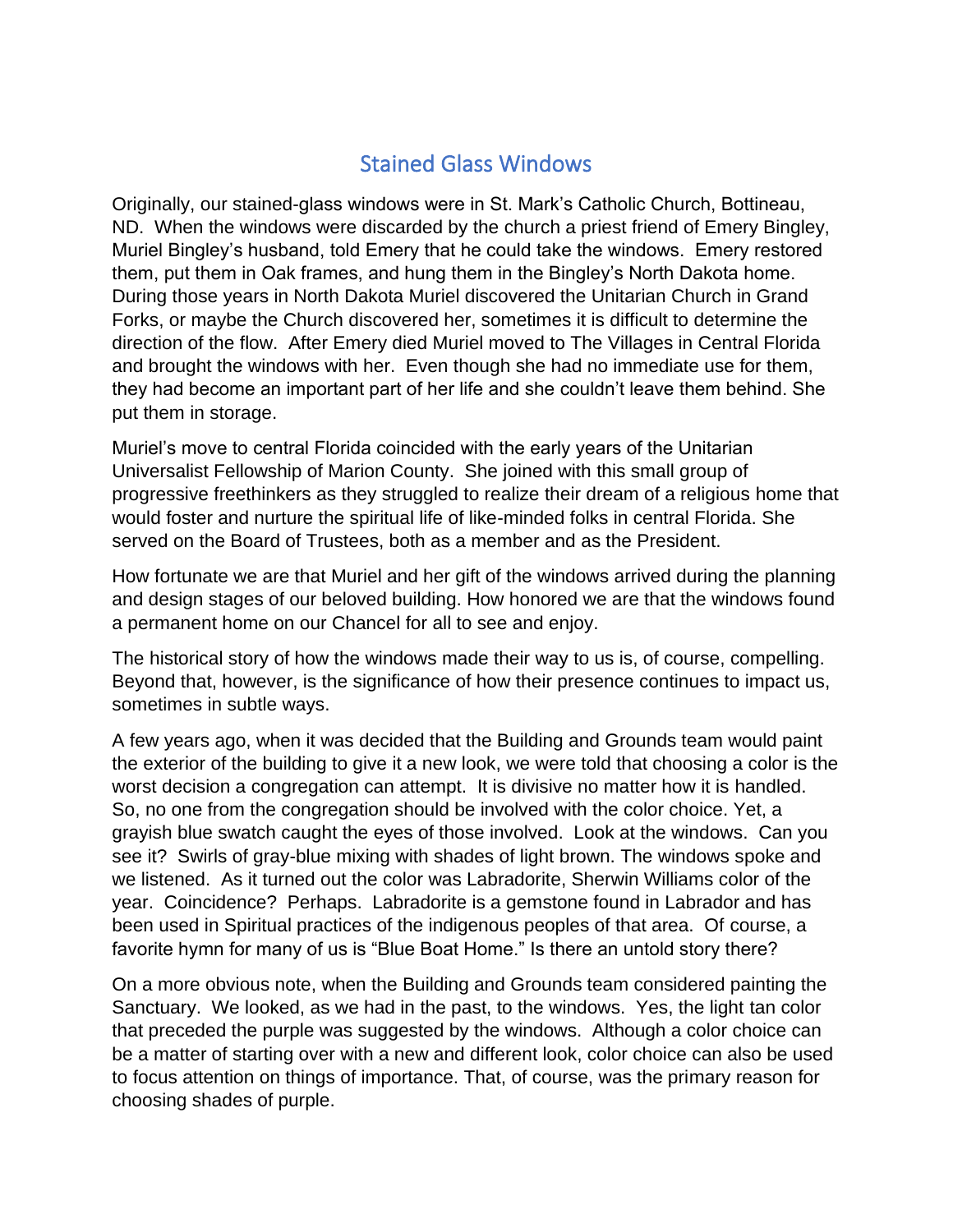The windows are a prominent feature of the Tri-UU Logo and appear in several places, including our name tags and brochures. In fact, they are an integral part of our identity.

#### **Ministers**

Early in the history of the congregation there was Rev. J. Robert Bath, a retired UU minister from Maine, who wintered in Florida. He was actively involved in the congregation during the season he was in Florida. Rev. Bath provided the congregation excellent programs which resulted in increased attendance and growth in membership.

In November 1986 the well-loved Rev. J. Robert Bath and his wife Phyllis notified the congregation that they would no longer be wintering in Florida

In 1987 the congregation received partial funding for a weekend minister. The Reverend Jack Donovan, who served the congregation in Gainesville, agreed to be with the congregation a few weekends a year doing Sunday services and being involved in Board meetings, orientation programs, committee meetings, etc.

In 1988 the Reverend John DeWolf-Hurt and Mary Louise DeWolf-Hurt, then new District Co-executives moved into Silver Spring Shores. In 1997 Mary Louise DeWolfe-Hurt, who was by then retired from her district position, requested that the congregation be her sponsor as a student preparing for Fellowship as a UU minister. The sponsorship included giving Mary Louise opportunities to preach, to represent the congregation in community activities involving religious and social issues and concerns and providing her the same compensation as with other speakers. The congregation voted to approve this sponsorship on September 14, 1997. Rev. Mary Louise DeWolfe's ordination ceremony was held at the congregation in 2001.

The Rev. Janet Onnie became consulting minister to the congregation in 2010. After three years as consulting minister Rev. Onnie was installed as the congregation's first full time settled minister.

The congregation has served as a teaching congregation, having had three intern student ministers. In May 2015 the congregation welcomed its first student minister, Tracie Barrett-Welser. Rev. Barrett-Welser was ordained by the congregation in 2017. In 2018, second ministerial intern, Christine Dance was welcomed and in 2019 the third ministerial intern, Joe Donatone.

Tri-UU served as the congregation of record for a community minister, Rev. David Etherington. Rev. Etherington monitored conditions in the Middle East for treatment of the Palestinians as a special assignment with an international organization. Rev. David spoke at Tri-UU about his observations and experiences.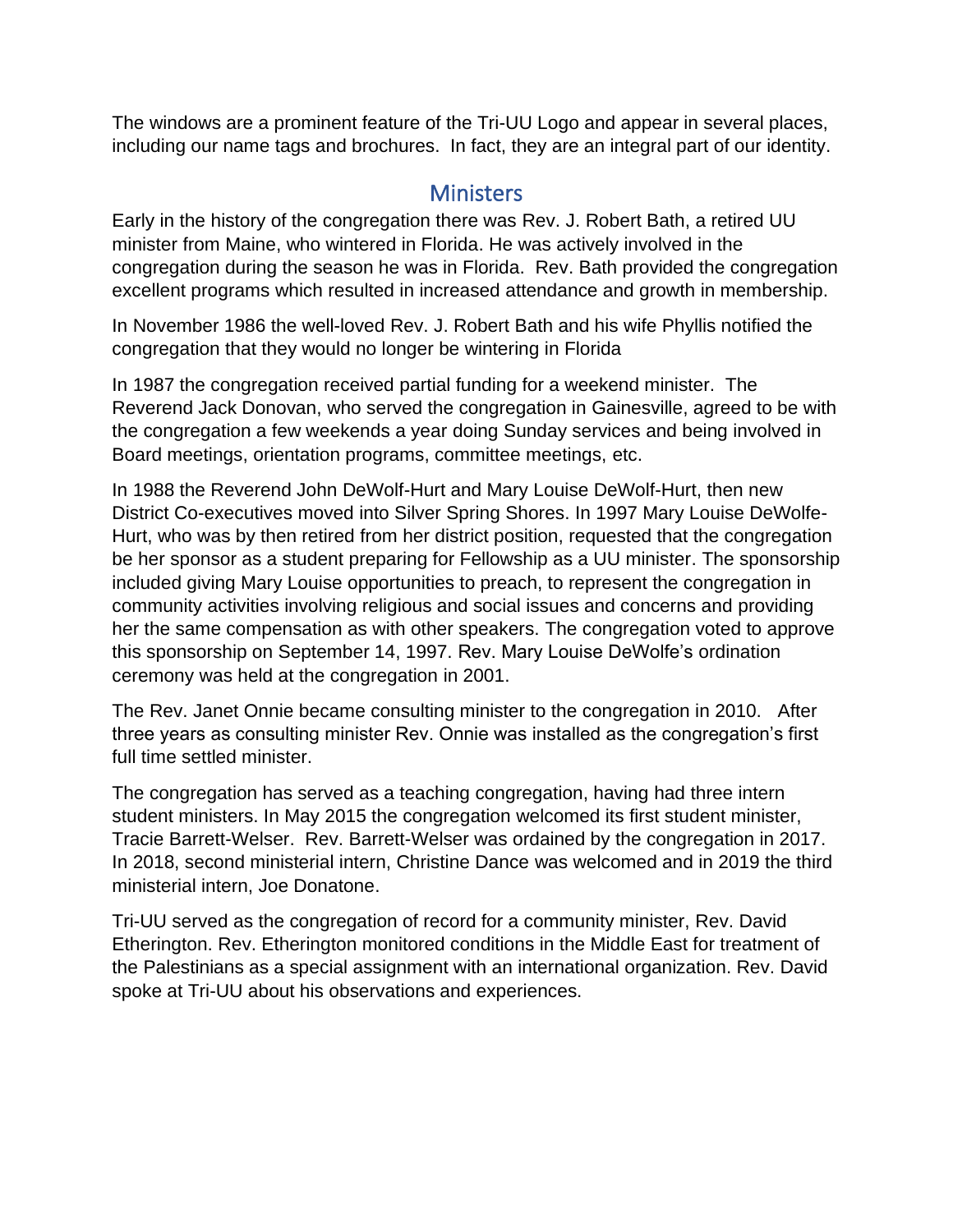## Music and Musicians

TRiUU's music history is not without a number of strong willed and highly opinionated characters. But it should not be lost on our membership that true leaders are often those who do not shy away from expressing their opinions, and sometimes forcefully. The good news is that UUFMC-TriUU's music hall of fame contains outstanding musicians.

Felix Hirsch, an excellent pianist, was a founder of UUFMC and also served as Board president and is said to have locked horns with Jim and Dottie O'Hara, who worked to get recorded songs from the UU hymnal played at Sunday services. It seems that they did this so that the congregation could have music of some variety when Felix became sick.

The congregation has been composed of "more mature" members from its inception and the musicians have not been immune from physical setbacks. A case in point is Phyllis Sharpe who has been described as a virtuoso who "made the grand piano sing." She had been entrancing the congregation with her playing and then suffered a brain tumor which required surgical removal. After much therapy including re-teaching herself piano techniques and musicianship, she again entertained the congregation with her abilities. There is a plaque and hooked rug in the gathering space of the current meeting house celebrating Phyllis's life and contribution to the congregation.

Until very recently most of the musicians serving TriUU have done so on a voluntary basis. Jack Diamant did as well as Gerri Mellen. Jim Mullen played recorder from time to time, much to the delight of the congregation. And TRiUU has been blessed with a number of pianists which included (in addition to those named above) Sylvia Kelch, Ruth Prentice, Al Pinter, Shirley Loebel and Claire Hunter who was sometimes accompanied by her husband Dani on drum or bass guitar. Sara Kallionan, a professional pianist has assisted the choir by her skillful accompanying several times in recent years. Additionally, the congregation heard the exquisite piano playing of Marilyn McLean several times. The congregation has also benefitted from the playing of Cak Marshall.

The story of music at TriUU would not be complete without a note about Rev. Janet Onnie and Al and Nancy Solberg. Rev. Onnie, a professional musician prior to her ministry here is said to have raised the quality of music at TriUU. She also expressed her opinions about what music should be included in the congregation's repertoire. Apparently, there had existed a prohibition against the choir and congregation singing any hymns containing the words "God" or "Jesus" in them prior to her being called. Rev. Onnie put the kibosh on that prohibition, and that difference enabled Al Solberg to take over the direction of the choir. Al was ably assisted by his wife, Nancy, who, in addition to purchasing and organizing a music library of more popular up-beat sheet music, kept the morale of the choir members high by hosting choir potlucks and singalongs at the Solberg home. At the time Al took over there were approximately 9 people in the choir. By the time he retired as director there were approximately 18-20 regular members. And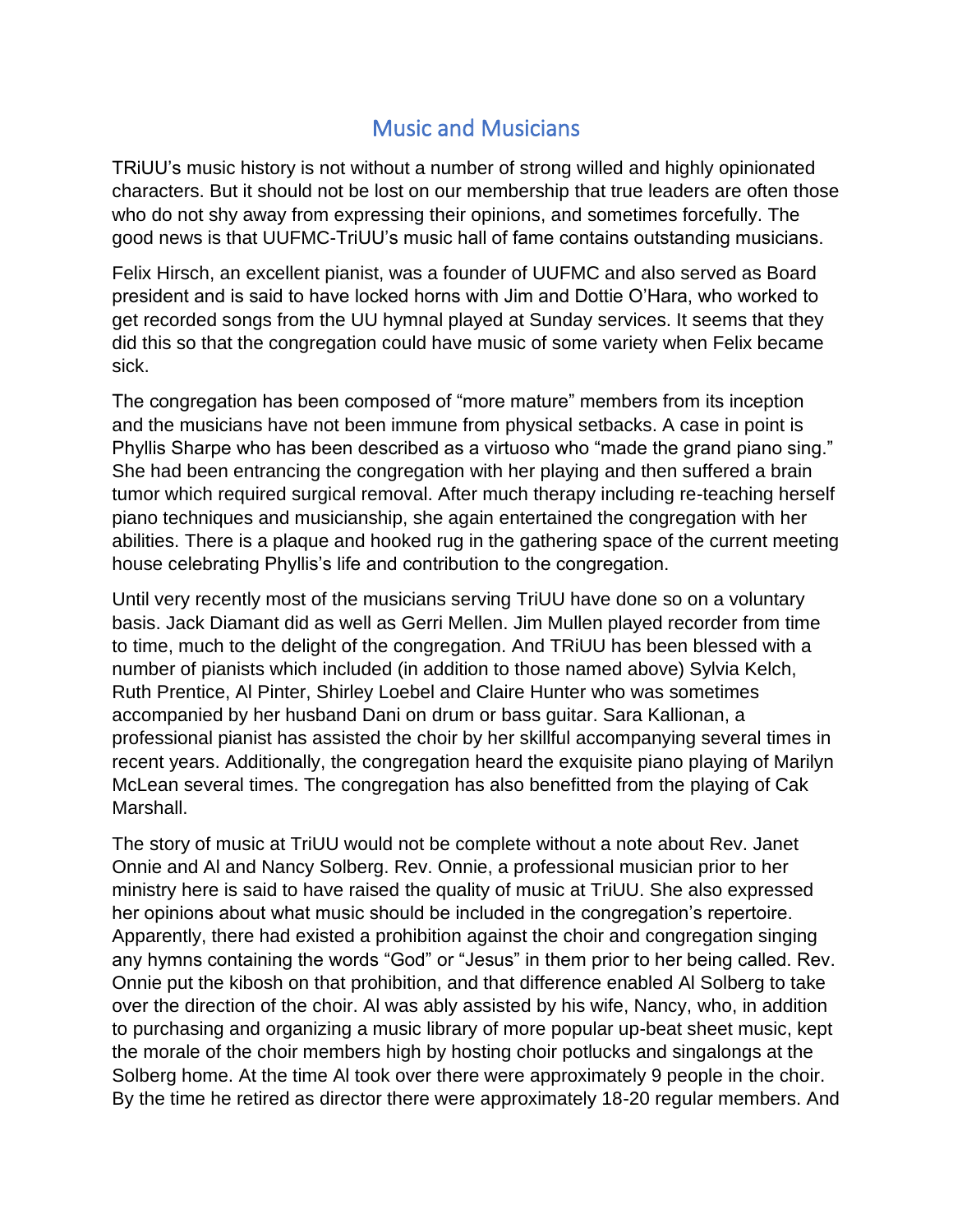although many of the choir members had previous musical experience, Al remembers that a lot of time was spent in musical training while he was at the choir's helm. Perhaps Al was influenced by Al Pinter who had previously directed the choir and was described by Al as "one tough guy."

After Al retired, the choir was directed temporarily by Rev. Onnie or Peggy Roberts until a permanent music director could be found. Peggy sometimes sang solos at services when Rev. Onnie was not in the pulpit and during the summer when the choir did not assemble.

In late 2018-2019, the congregation raised a fund to help pay the salary of a musical director and the congregation hired Vicky DeLys Hyde. After a brief stint, she and the congregation parted ways, and the congregation hired Donna Kagan to replace her. Donna, a totally gregarious and charming person started rehearsing and performing with the choir along with her friend and pianist, Carole Makus, but then had the terrible misfortune to wear the director's cloak during the Covid-19 pandemic which resulted in the choir not being able to practice together, nor sing in person. Notwithstanding this huge impediment, she, along with musicianarranger and computer guru Frank Kelly produced recordings of songs pieced together by the choir members recording themselves individually or sung by Donna accompanying herself or with backgrounds provided by Frank. It seems the congregation was much awed by and appreciated this effort.

Donna recently left the congregation and TRiUU has hired Michael Genslinger as its musical director. Michael has immediately stepped into the void left by Donna's leaving and has impressed us with his voice, his virtuosity on trumpet and his apparently easy manner in directing senior citizens to sing. Of course, these talents have been honed due to his being the music director in the Umatilla school system and the proud parent of a one-year-old boy!

# **A Period of Conflict**

In 2013-2014, soon after the congregation called Rev. Onnie and moved her from contract minister to full-time settled status, there was a period of conflict within the congregation.

The humanist group gathered in the garden to share their connection with a member of the group who had recently died. The minister was unhappy that she had not been consulted about or included in this event.

A few members of the humanist group did not refrain from making continuous, negative, sometimes untrue remarks about the direction of the congregation and about the minister. One particular member was vitriolic in his comments.

Another member of the humanist group wrote a letter of complaint to the congregation and spoke negatively about two of the congregation's lay leaders to others in the